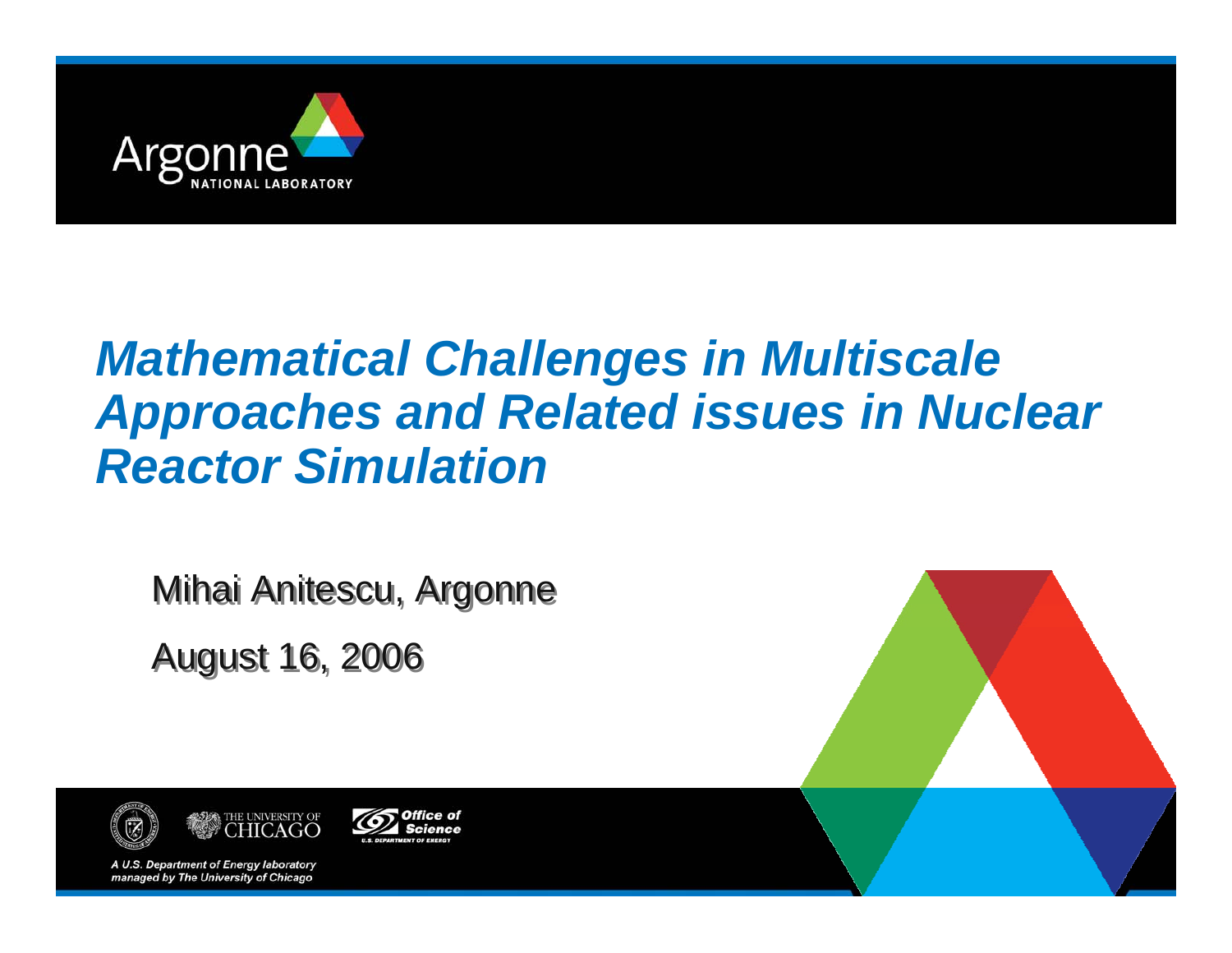- Multiscale example problems examples and challenges (hopefully) relevant for GNEP, based on the speaker's (small) experience.
- General challenges that can be abstracted from these examples?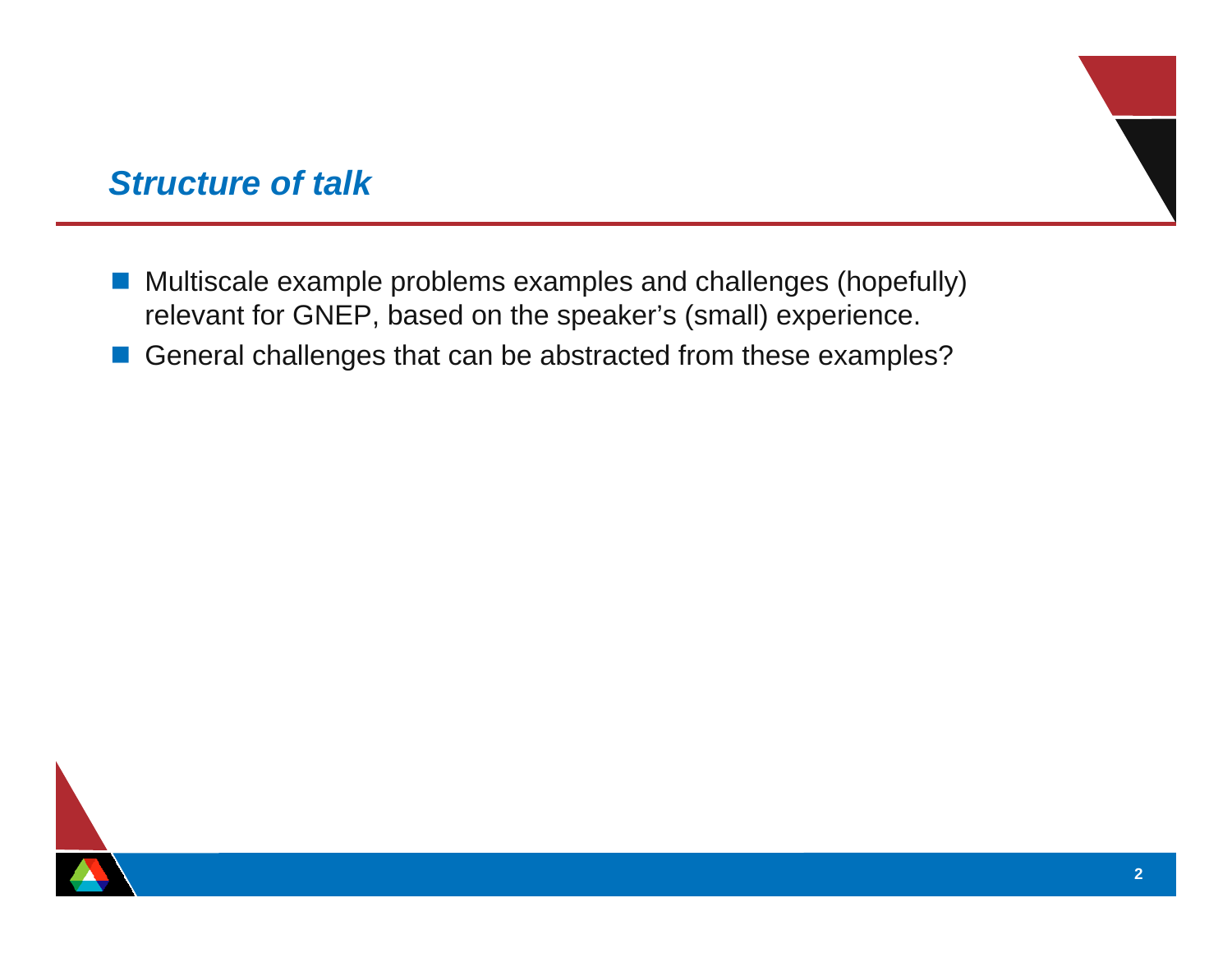## *Parametric Sensitivity of Large Eddy Simulation (LES)*



2d drag on fixed cylindrical 2d drag on fixed cylindrical body body

- A subgrid model for fluid flow seems unavoidable, so its effect on the "reality" should be quantified.
- **Parametric sensitivity (** Smagorinski, left panel ) of LES leads to improved estimates of flow functionals, compared to LES itself (with William Layton, Pitt)
- **Our finding**: For accurate estimation, the sensitivity needs to be estimated on a finer mesh than LES, but **coarser than the one needed for direct numerical simulation**.
- **Service Service Open questions: Other LES, comprehensive error analysis, aposteriori error analysis**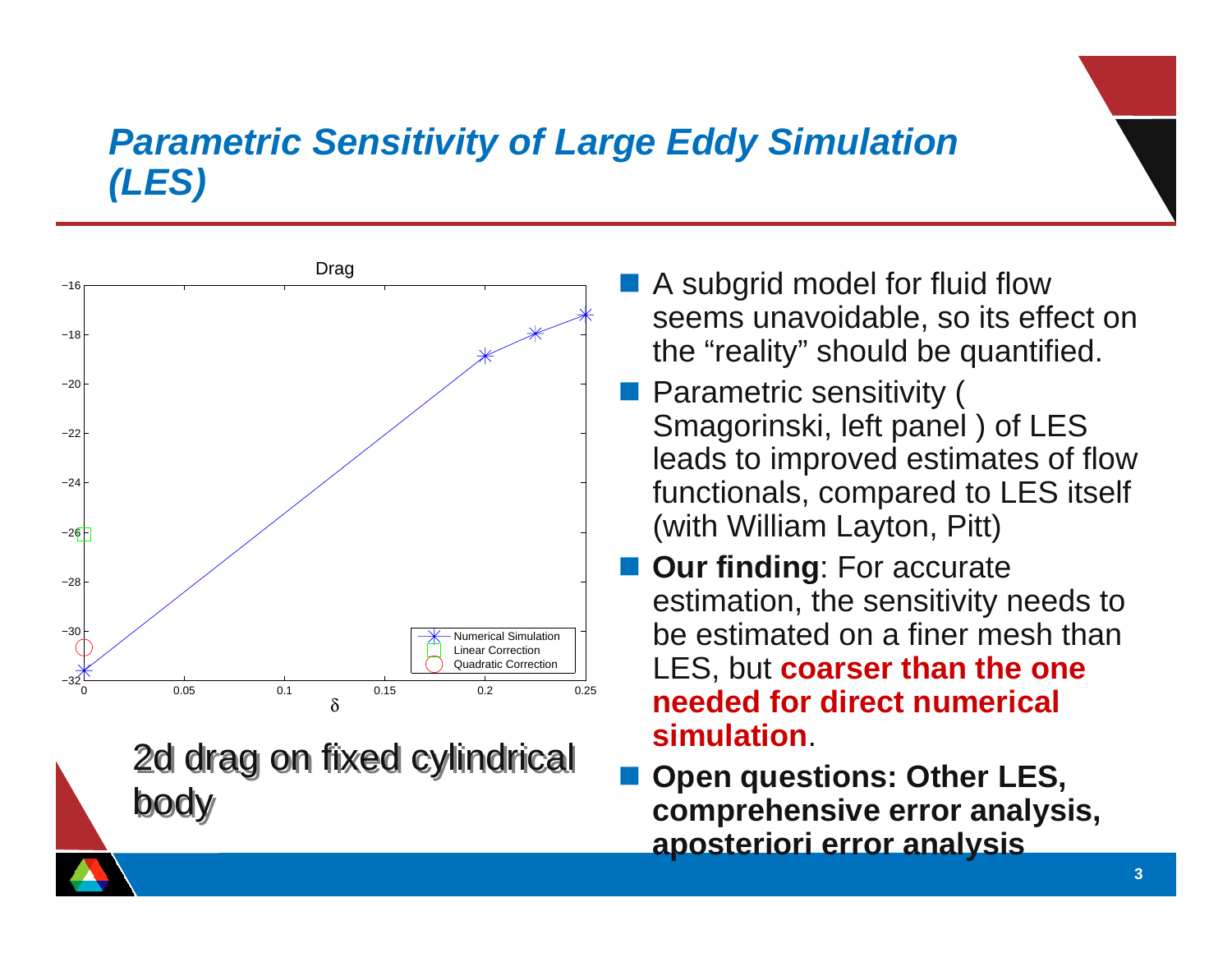#### *Multiscale Approaches for Problems in Material Science.*

 $\overline{\mathbb{R}}$ **E.** ... inspired by the quasicontinuum approach (Tadmor et al.).

 $\overline{\mathbb{R}}$ High resolution model

(*O*) 
$$
\begin{array}{ll}\text{min} & f(x_1, x_2) \\ \text{sbj. to} & g(x_1, x_2) = 0. \end{array}
$$

- $\overline{\mathbb{R}}$ Representative (coarse-scale) DOF,  $x_1$ ,  $\dim(x_1)$  <<  $\dim(x_2)$ .
- $\overline{\mathbb{R}}$ ■ Key observation: at the solution of the problem we have  $x_2 \approx Tx_1$ , where  $T$  is an interpolation operator.
- $\mathbb{R}^2$  Replace *(O)* with *(RE),* of much smaller dimension, by writing optimality conditions and using the interpolation rule.

$$
(RE)^{\nabla_{x_1} f(x_1, Tx_1) + \nabla_{x_1} g(x_1, Tx_1) \lambda} = 0, \quad g(x_1, Tx_1) = 0.
$$

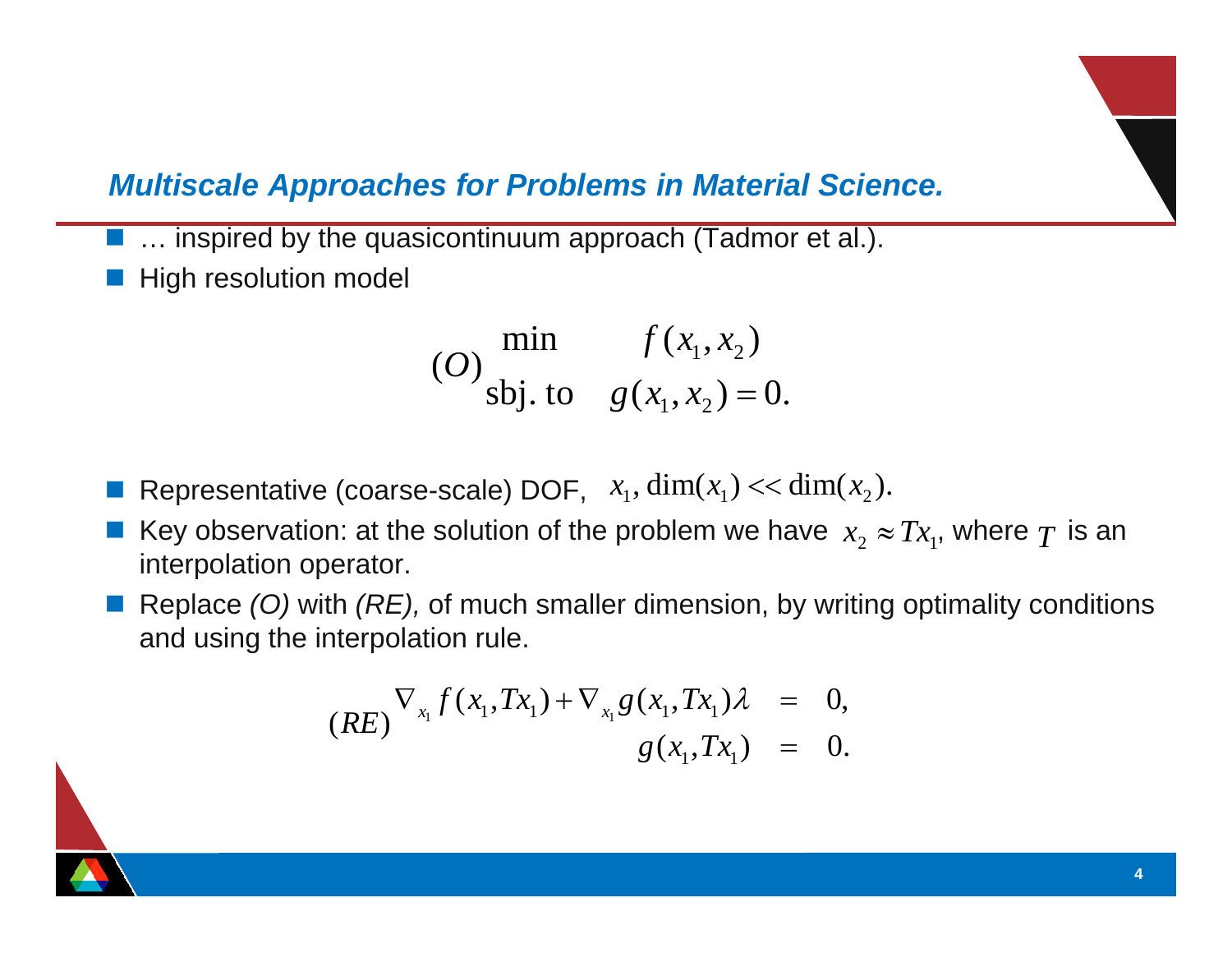#### *Fundamental question: is the reduced problem well posed ?|*

■ Yes (Anitescu, et al., 2006) … under certain assumptions. There must be a certain local compatibility between the interpolation operator and the energy (or Lagrangian) functional.

$$
x = (x_1, x_2), \qquad L(x, \lambda) = f(x) + \lambda g(x)
$$

$$
\left\| \nabla_{x_2 x_2}^2 L(x^*, \lambda^*) T + \nabla_{x_2 x_1}^2 L(x^*, \lambda^*) \right\| < 1
$$

■ Related question: Is it better to Optimize and Interpolate (force based) or Interpolated and Optimize (energy based).

(RO) min 
$$
f(x_1, Tx_1)
$$
  
sbj. to  $g(x_1, Tx_1) = 0$ 

**E.** Answer: the latter, but its data are harder to compute.

 **Open questions: Improved reduction of Interpolate and Optimize, the case of inequality constraints, aposteriori error estimation, efficient solvers for the subproblems.**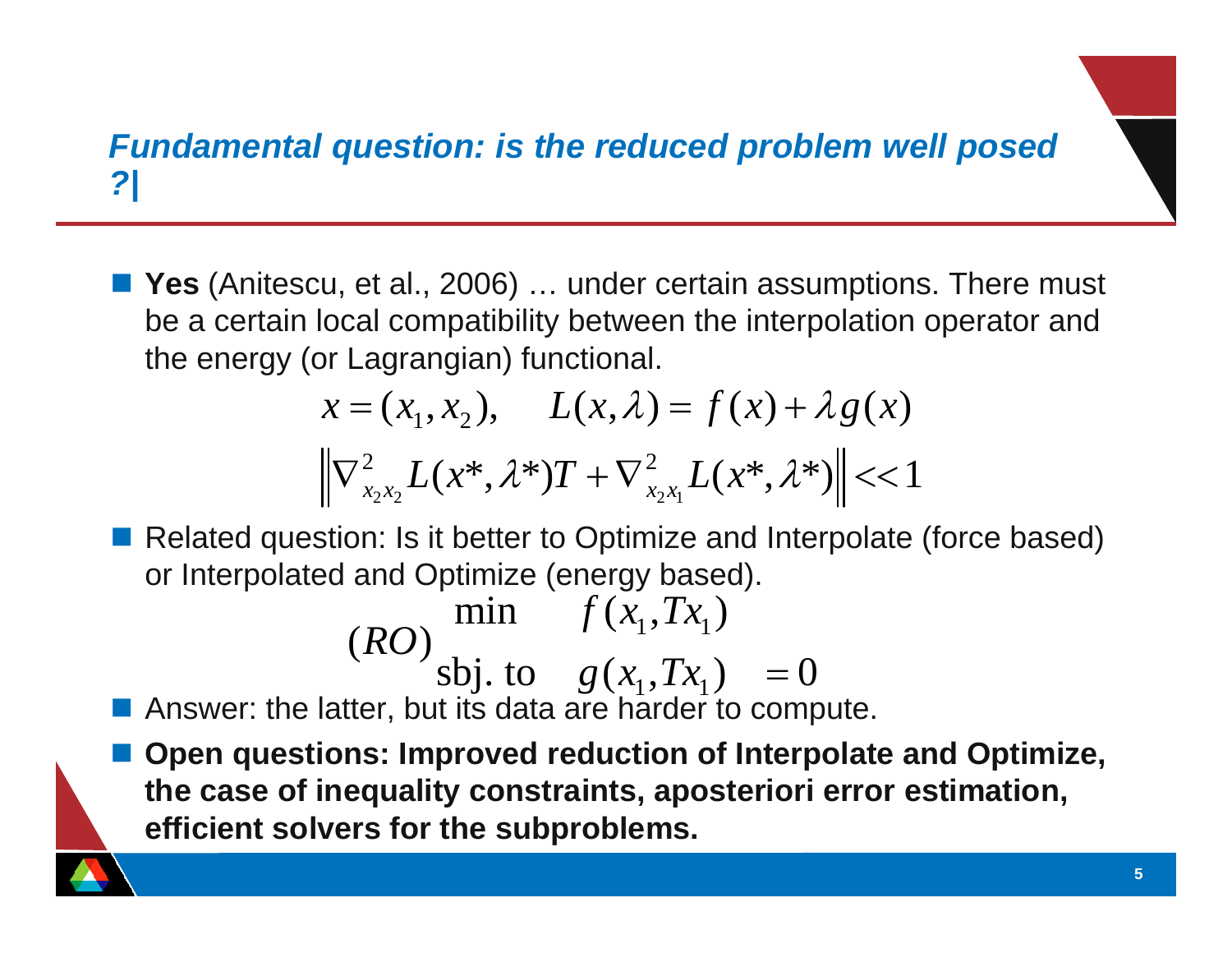#### *A multiscale approach for orbital free density functional theory*

 $\overline{\mathbb{R}}$  Representative variables: The density in the representative domains

$$
Y_{\alpha}, \quad \alpha = 1, 2, \ldots, P
$$

 $\overline{\mathbb{R}}$  The interpolation operator is constructed with respect to a reference crystalline mesh (2005, in print)

$$
\rho_i(\Phi(\mathbf{r}^0,t)) = \sum_{\alpha=1}^p \vartheta_\alpha(i) \rho_\alpha(\Phi(\mathbf{r}^0+\mathbf{T}_{i\alpha},t)).
$$

- $\overline{\mathbb{R}}$  In material problems appearing in radiation damage, accurate potentials are not available so DFT is an essential.
- $\overline{\mathbb{R}}$ We have proved that the approach is well posed.

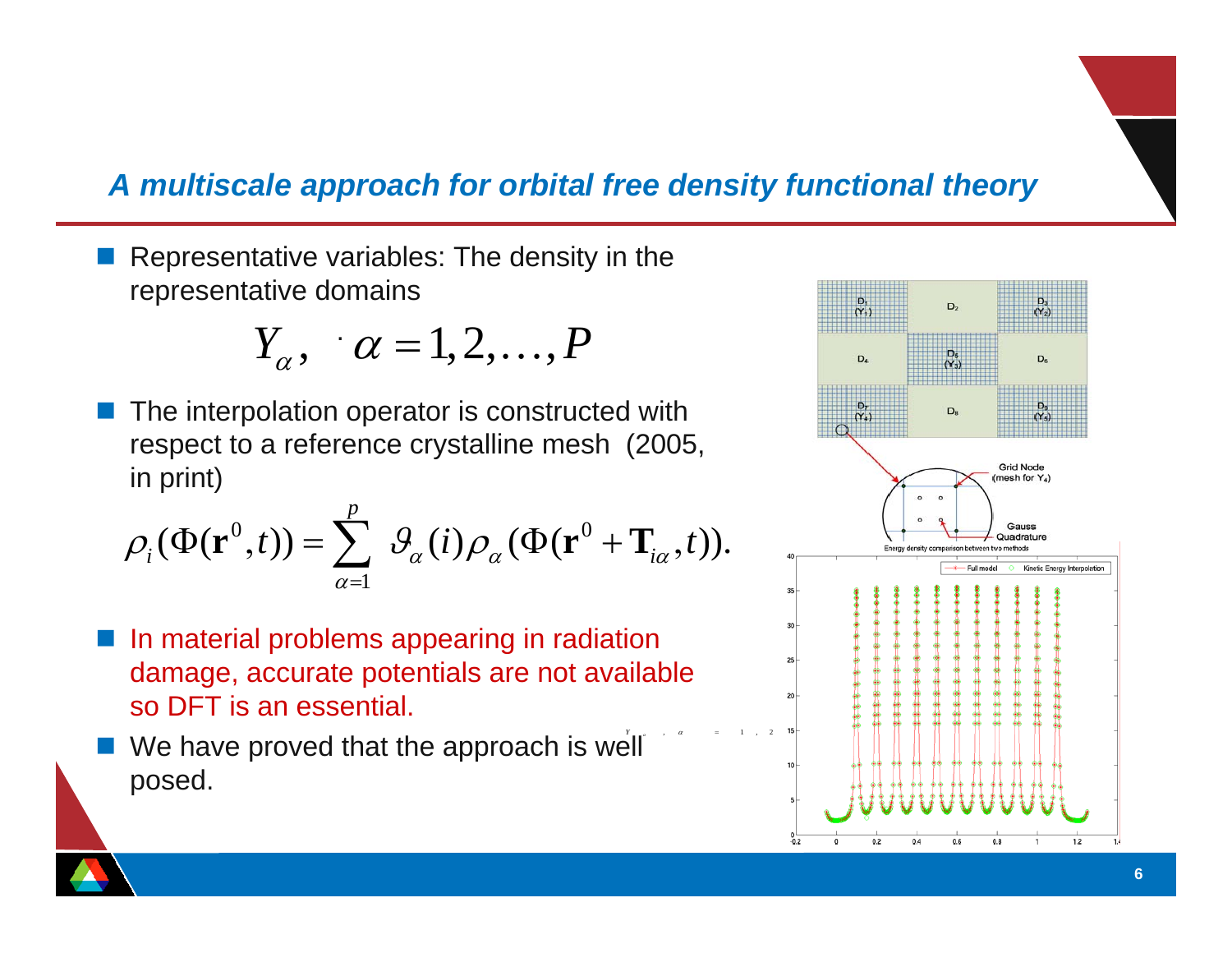### *How well does it do?*

- **Parallel solver, based on PETSC/TAO,** created in the last 3 months.
- $\overline{\mathbb{R}}$  Example for 11 hydrogen atoms, 1D and 3D
- $\overline{\mathbb{R}}$  **Open questions:**
	- **How to extend to the case the energy functional is not explicit? (Kohn-Sham)**
	- **Efficient ways to compute, store and use the reduced Hessian matrix?**
	- – **What are useful optimization algorithms that exhibit minimal communication (the domain decomposition angle? What are appropriate boundary conditions?)**